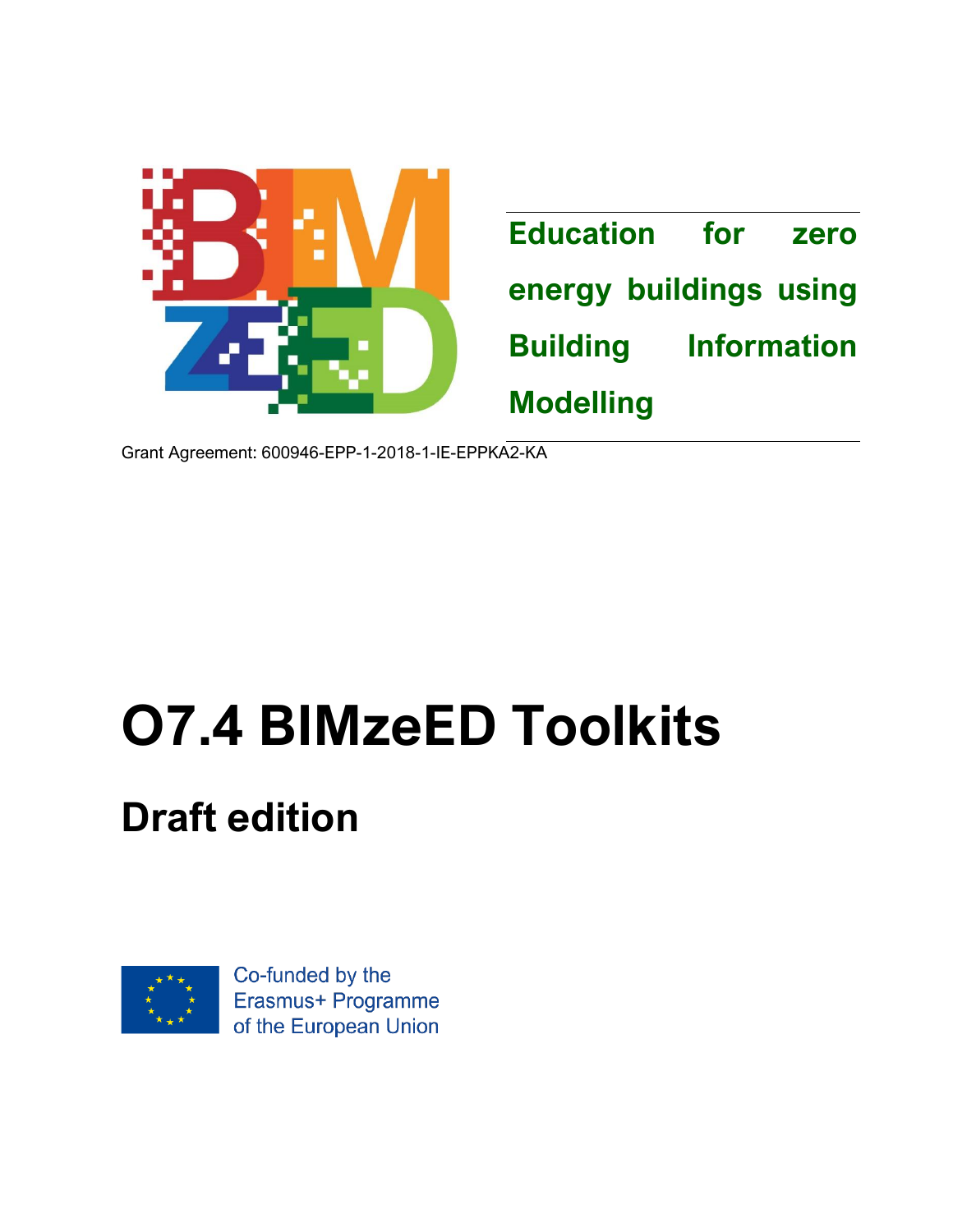

| Issued by                   | Benny McDonagh   |
|-----------------------------|------------------|
| Date:                       | 2021-11-25       |
| Version:                    | V <sub>2.0</sub> |
| Report number               | $O - 7.4$        |
| Task number:                | Task 7.2         |
| Status::                    | <b>Draft</b>     |
| <b>Dissemination level:</b> | Public           |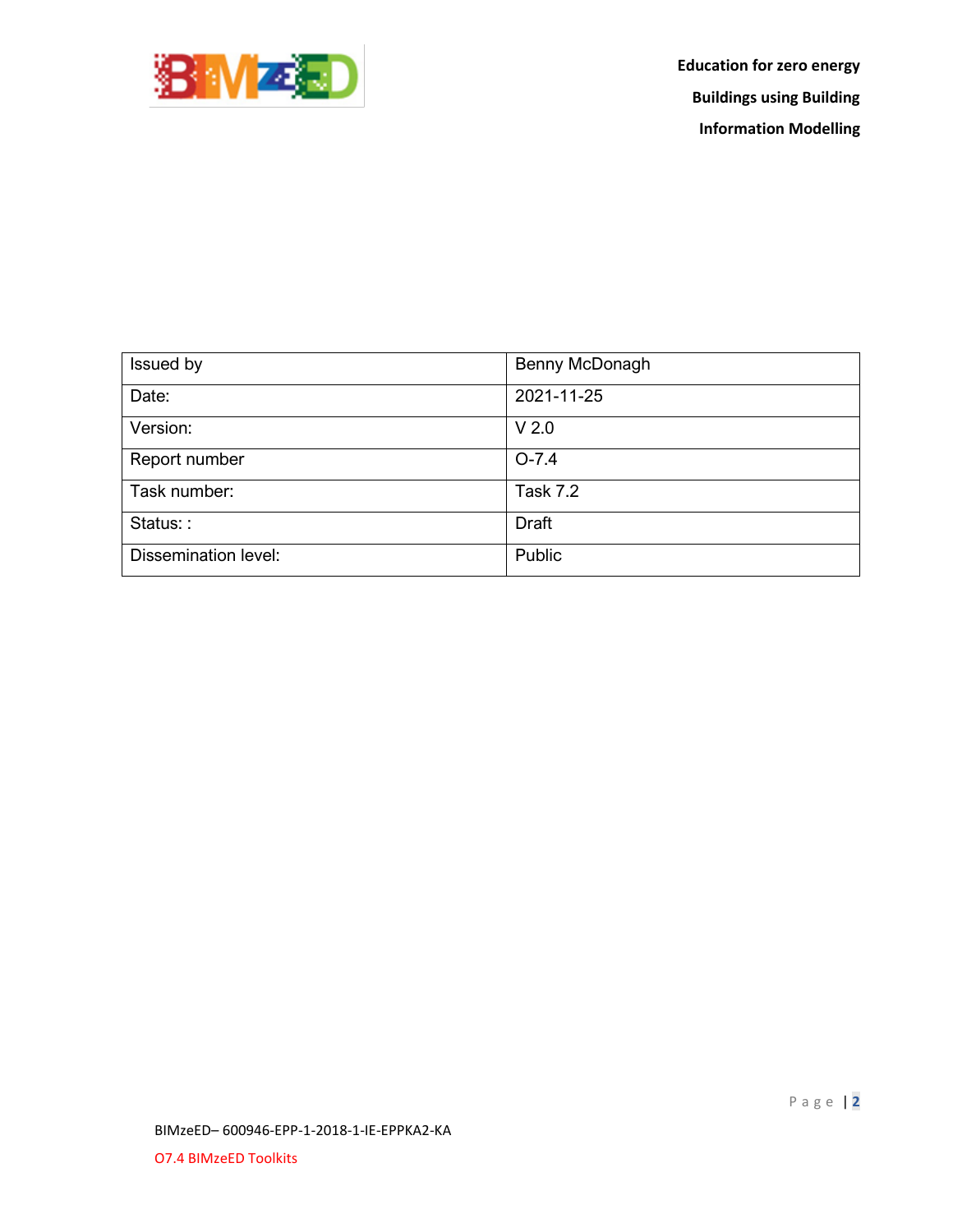

| Document history |             |                     |                              |                                |  |
|------------------|-------------|---------------------|------------------------------|--------------------------------|--|
| $\mathbf v$      | <b>Date</b> | <b>Organisation</b> | <b>Author</b>                | <b>Description</b>             |  |
| 1.0              | 2021/04/16  | <b>TEA</b>          | Orla O'Shaughnessy           | 1st<br><b>Draft</b><br>version |  |
| 1.1              | 2021/04/22  | <b>ACE</b>          | Veronika<br>Dr.<br>Schröpfer | Revised Draft<br>version       |  |
| 1.2              | 2021/06/10  | LIT                 | Elisabeth O'Brien            | Draft                          |  |
| 2.0              | 2021/11/25  | <b>TUS</b>          | Benny McDonagh               | <b>Revised Draft</b>           |  |

#### **Approved on behalf of ACE as BIMzeED Lead WP**

| Name:         | Dr. Veronika Schröpfer and Larissa De Rosso |
|---------------|---------------------------------------------|
| Organisation: | <b>ACE</b>                                  |
| Date:         |                                             |
| Signature:    |                                             |
|               |                                             |

#### **Approved on behalf of LIT as BIMzeED Project Coordinator**

| Name:         | Gloria Callinan |
|---------------|-----------------|
| Organisation: | <b>TUS</b>      |
| Date:         |                 |
| Signature:    |                 |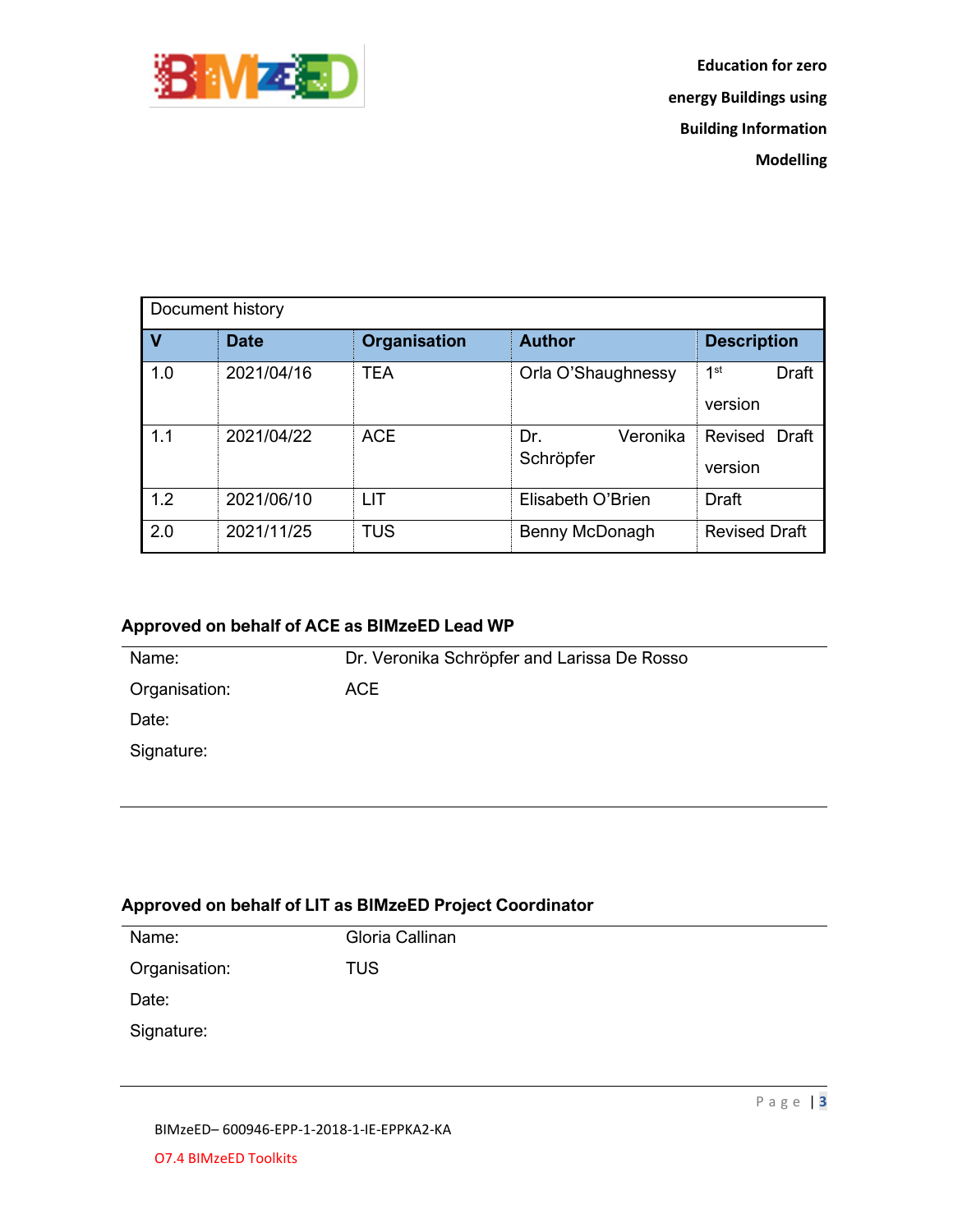

#### **Disclaimer**

The information in this document is provided as is and no guarantee or warranty is given that the information is fit for any particular purpose. The user thereof uses the information at its sole risk and liability. The document reflects only the author's views and the Community is not liable for any use that may be made of the information contained therein.

#### **Authors:**

Elisabeth O'Brien (Limerick Institute of Technology, LIT) Orla O'Shaughnessy (Tipperary Energy Agency, TEA) Benny McDonagh (Technological University of the Shannon, TUS)

#### **Translations:**

Viola Kelemen (Hungarian) [vkelemen@EMI.HU](mailto:vkelemen@EMI.HU) Ivana Carevuc (Croatian) [icarevic@grad.hr](mailto:icarevic@grad.hr) Laia Casafont (Spanish/Catalan) [lcasafont@itec.cat](mailto:lcasafont@itec.cat)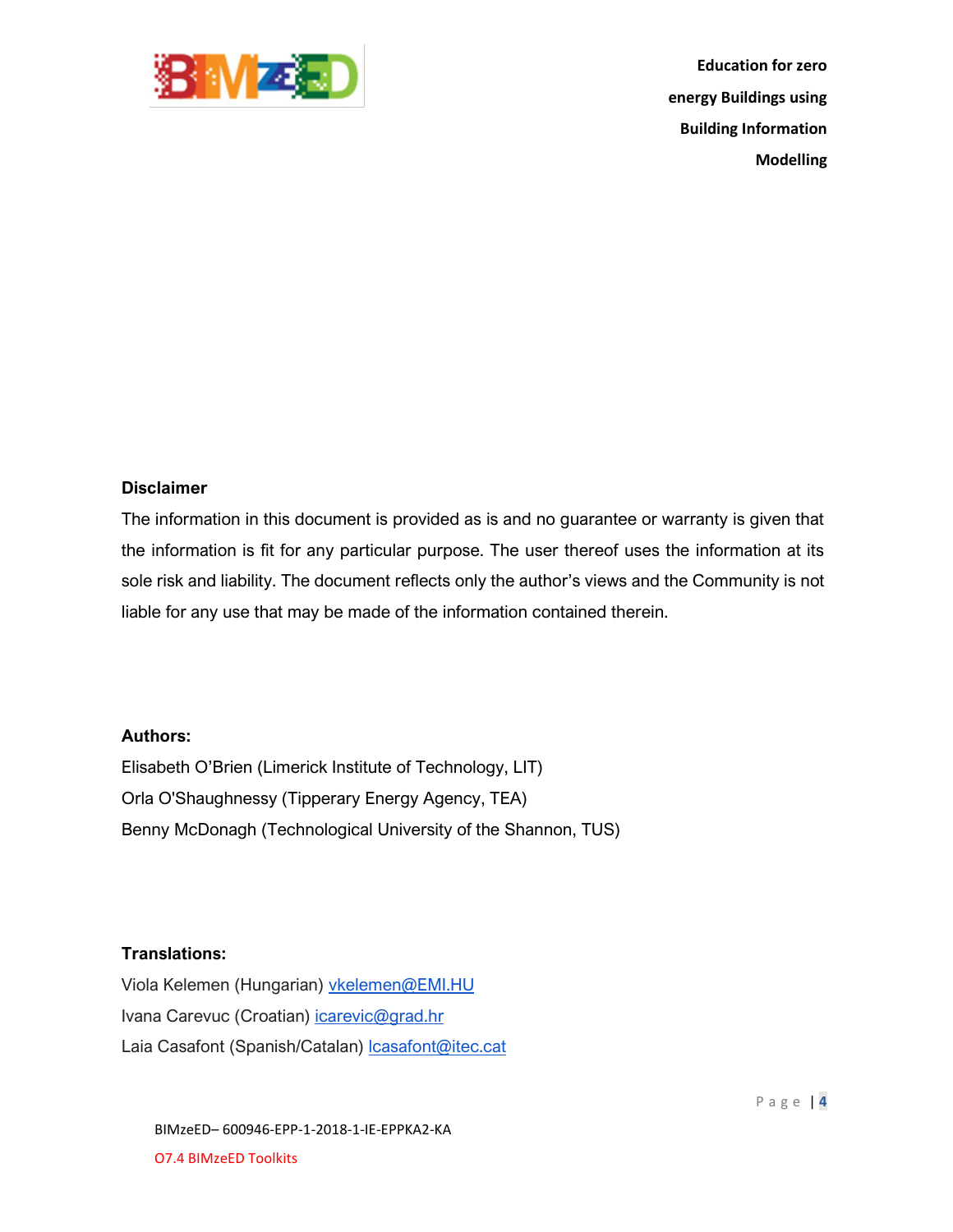

# **Contents**

| 1.  |                                                                      |
|-----|----------------------------------------------------------------------|
| 2.  |                                                                      |
| 2.1 |                                                                      |
| 2.2 |                                                                      |
| 2.3 |                                                                      |
| 2.4 | Descriptors and learning outcomes of each developed Learning Unit  9 |
| 2.5 |                                                                      |
| 3.  |                                                                      |
| 3.1 |                                                                      |
| 3.2 |                                                                      |
| 4.  |                                                                      |
| 4.1 |                                                                      |
| 4.2 |                                                                      |
| 4.3 |                                                                      |
| 4.4 |                                                                      |
| 4.5 |                                                                      |
| 4.6 |                                                                      |
| 4.7 |                                                                      |
| 4.8 |                                                                      |
| 5.  |                                                                      |
| 5.1 |                                                                      |
| 6.  |                                                                      |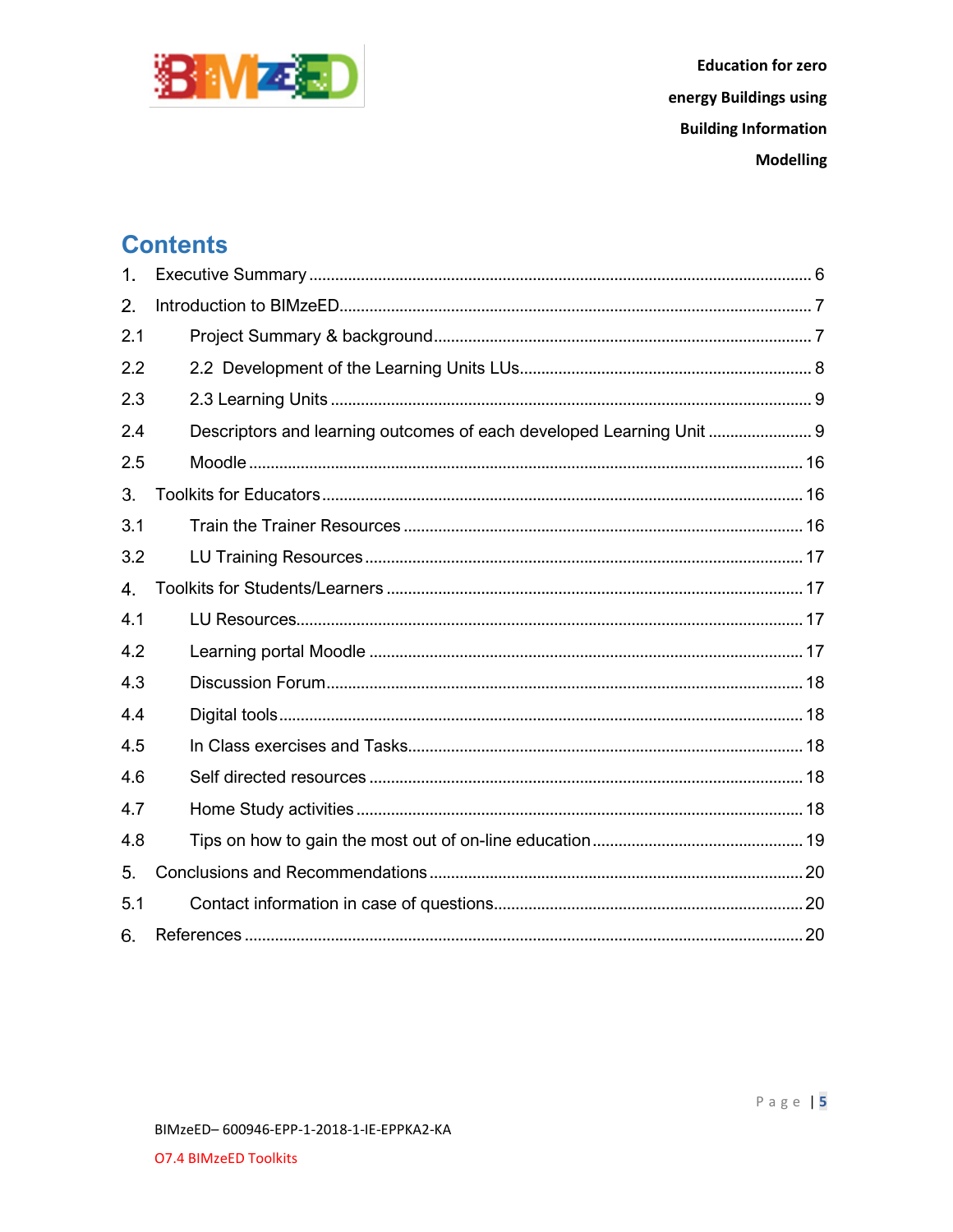

#### <span id="page-5-0"></span> $1<sub>1</sub>$ **Executive Summary**

This report is a useful toolkit of information for educators and students on the BIMzeED training course. The toolkit for educators is a short, summarised set of instructions for HEIs on how to best use the BIMzeED project resources and the training platform. Moodle could be used to enhance undergraduate, post-graduate and VET Programmes.

The toolkit for students is a short report and instructions for students on how to use the training platform and maximise the benefits of the course.

Summary of why we chose topics for trainings, how and what is created, piloting delivery techniques and how these are useful for trainer/educators and students/SMEs (BIM Toolkits)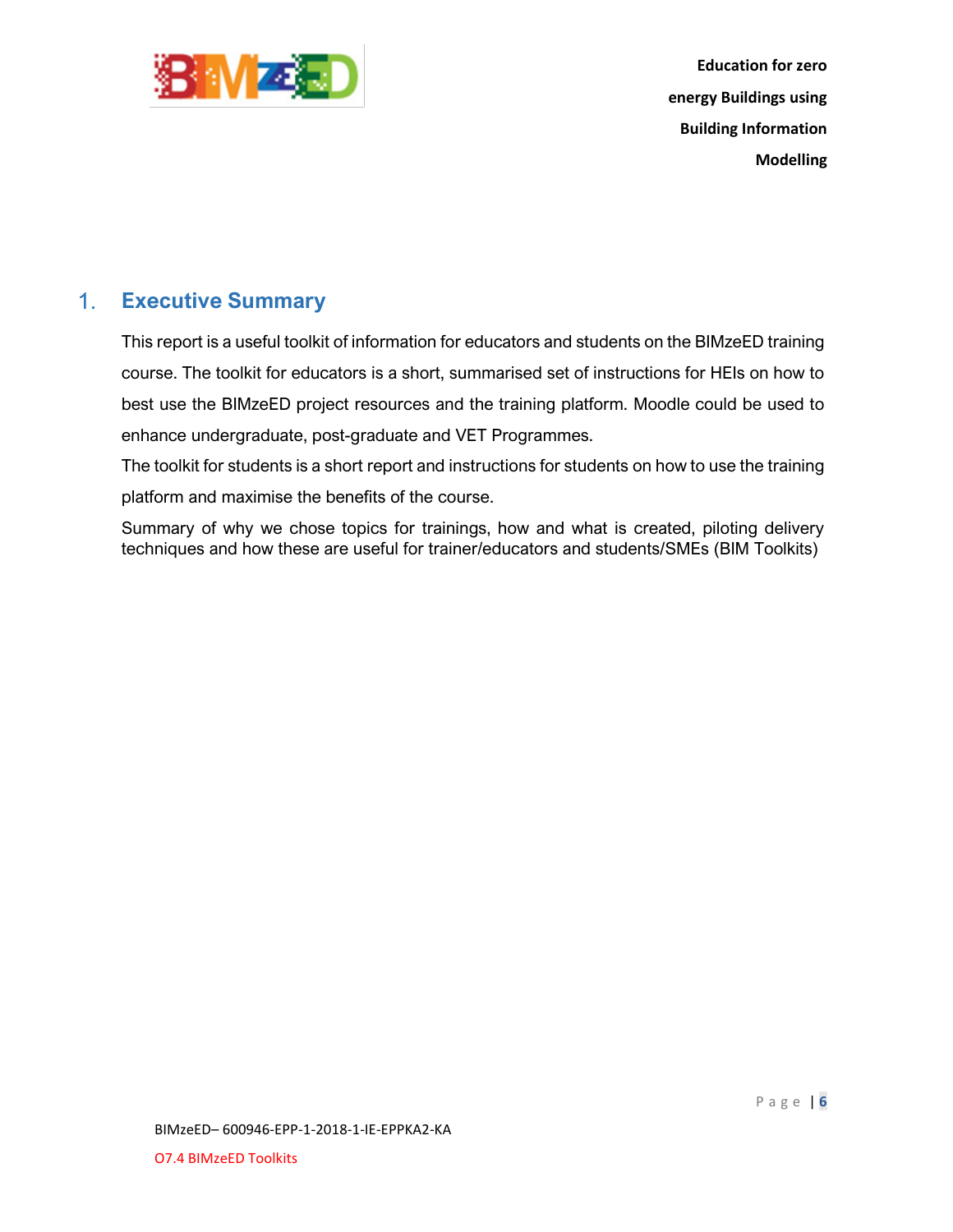

# <span id="page-6-0"></span>**Introduction to BIMzeED**

Brief summary of WP2, summary of WP3 and summary of Moodle comparative study, listing useful tools in Moodle

### <span id="page-6-1"></span>**2.1 Project Summary & background**

The BIMzeED project focuses on the training needs for the current and future construction industry with the main purpose to encourage **1) better employability 2) low-carbon growth, 3) digital and NZEB skills 4) increase in youth employment**. The challenge of the BIMzeED project is to overcome skills mismatching and improve employability in the current European construction market by improving and extending the existing skills of trainers, architects, SMEs, site managers, craftworkers and other experienced operatives.

The construction industry across Europe is facing major challenges in achieving energy efficiency targets, for Near Zero Energy Buildings (NZEB), but they are also experiencing a digital revolution, with Building Information Modelling (BIM) and other digital construction and management tools. The BIMzeED project intends to improve the human-capital basis of the construction sector, identified as a strategic initiative by the European Commission, acting on HEIs and VET systems in Europe. The BIMzeED project supports the construction industry, through education and training to upskill on technical innovation and digitalization.

The objectives of the BIMzeED project are to:

- Identify the knowledge and skills gap in BIM and NZEB within the HEI and construction sector for each partner country, i.e., Croatia, Hungary, Ireland and Spain.
- Update the knowledge and skills of Educators and Trainers, Students and SMEs in the field of BIM and NZEB through provision of specific innovative active educational materials and delivery.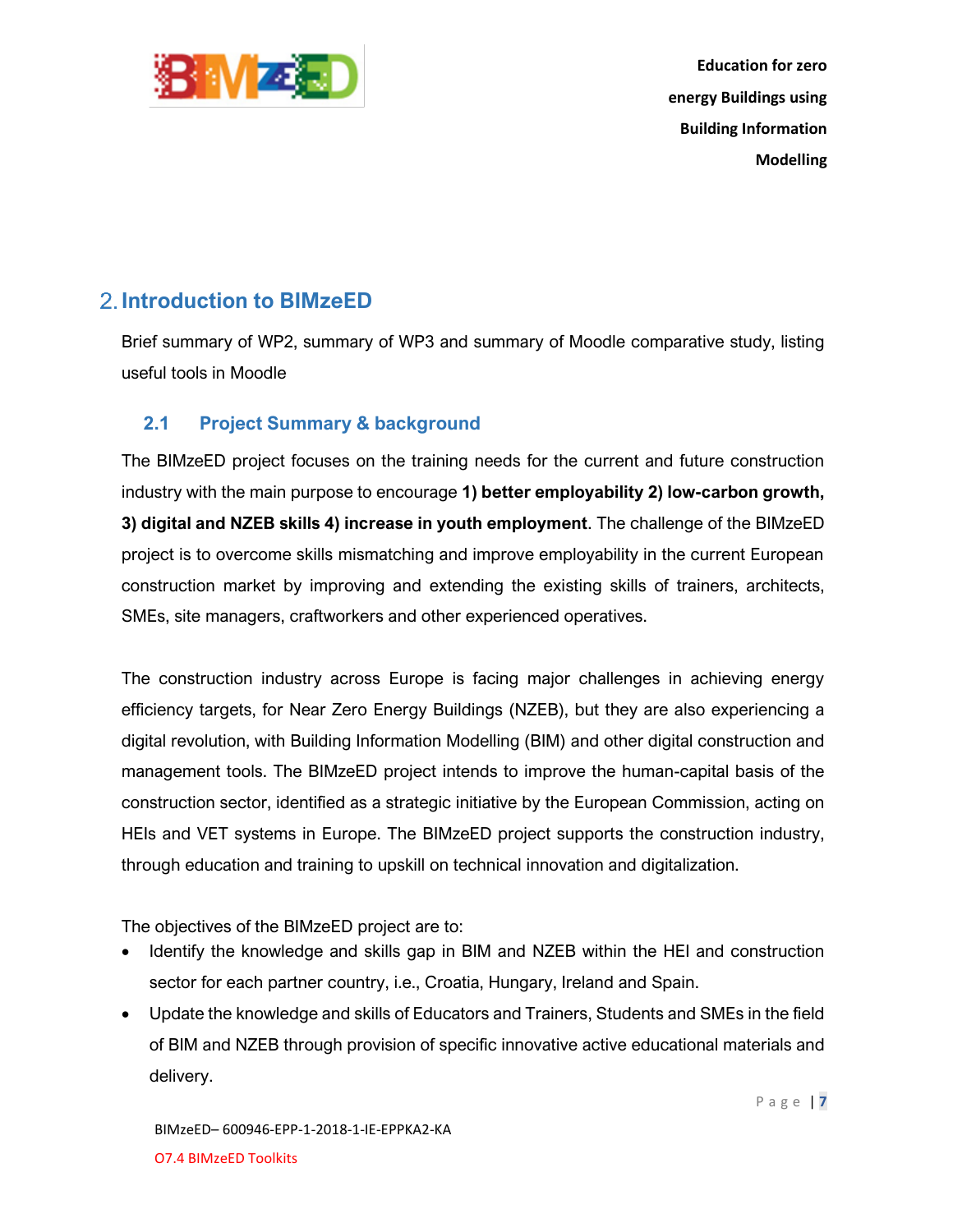

- Stimulate development of new training and education programmes at Higher Education Institute, HEI or Vocational Educational Training, VET in the fields of BIM/NZEB by grouping the micro-learning units together to create new programmes or update existing programmes by integrating them into the programmes and finally use the micro-learnings as independent learning tools for HEI/VET and the construction industry.
	- o Transfer knowledge of BIM and NZEB to and from other countries.
	- $\circ$  Strengthen links between lecturers, industry and SMEs with innovative technologies and installations creating connected learning communities (viewing case studies, on-site site visits, industry demonstrations)
	- o Strengthen employability in teaching and SMEs, known as business development cooperation.

#### <span id="page-7-0"></span>**2.2 Development of the Learning Units LUs**

#### **NZEB**

It has become clear that better management of the information during the whole life cycle of the NZEB is absolutely necessary in order to avoid mistakes and have trustful information at any time / when an intervention is necessary. This can be achieved by using BIM approach.

#### **BIM**

In the surveys that was distributed to educators and construction stakeholders respondent needed to assess their skills and knowledge and skills and knowledge provided by educations provided. The scale was the same as in NZEB field:

- 1. Fundamental Awareness (basic knowledge)
- 2. Novice (limited experience/Basic Level of Competency)
- 3. Intermediate (practical application/Proficient)
- 4. Advanced (applied theory)
- 5. Expert (recognised authority)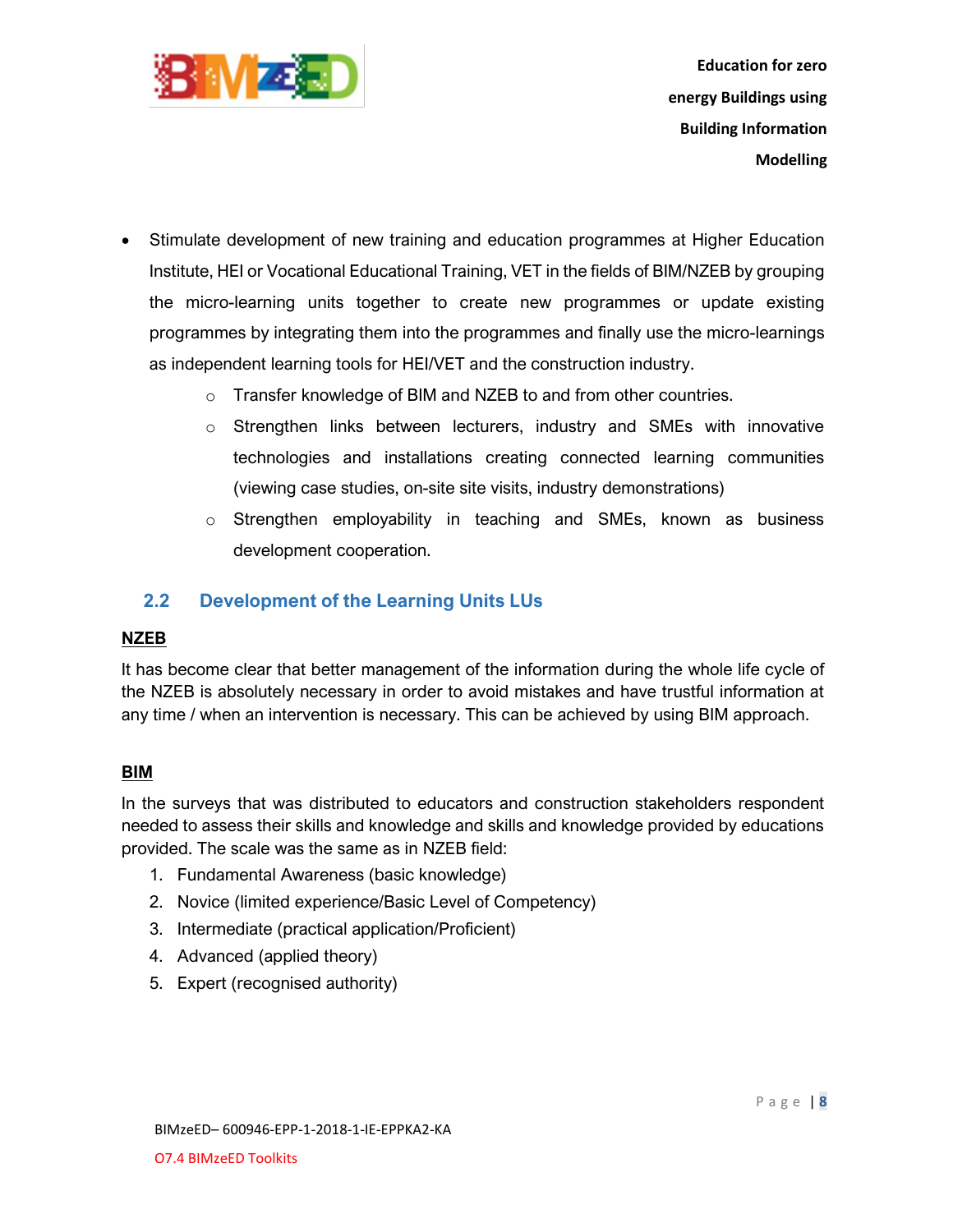

#### <span id="page-8-0"></span>**2.3 Learning Units**

- 1) Collaborative BIM to achieve NZEB
- 2) BIM and NZEB for Workers
- 3) NZEB Realization and commissioning: Building Envelope and Air Tightness
- 4) NZEB Realization and commissioning: Building Services and Smart Technologies
- 5) NZEB Realization and commissioning: Quality Assurance
- 6) BIM Model Uses during construction
- 7) BIM Model Uses for specification and quantification
- 8) BIM Model Standardization for NZEB Design
- 9) Building Energy Modelling (BEM) Design and Export
- 10) Energy Simulation with BIM Tools
- 11) Nearly Zero Energy Building Facility Management
- 12) BIM in Facility Management Software (CMMS)

The following section elaborates on each learning unit.

ALL LUs can be found and accessed through our project website: [www.bimzeed.eu](http://www.bimzee.eu/)

#### <span id="page-8-1"></span>**2.4 Descriptors and learning outcomes of each developed Learning Unit**

#### **LU1: Collaborative BIM to achieve NZEB (add icons or present in blocks)**

#### **Descriptor**

The following learning unit aims to give all tools and knowledge necessary to all project team members for BIM workflow generation and application. For this purpose, roles and

P a g e | **9**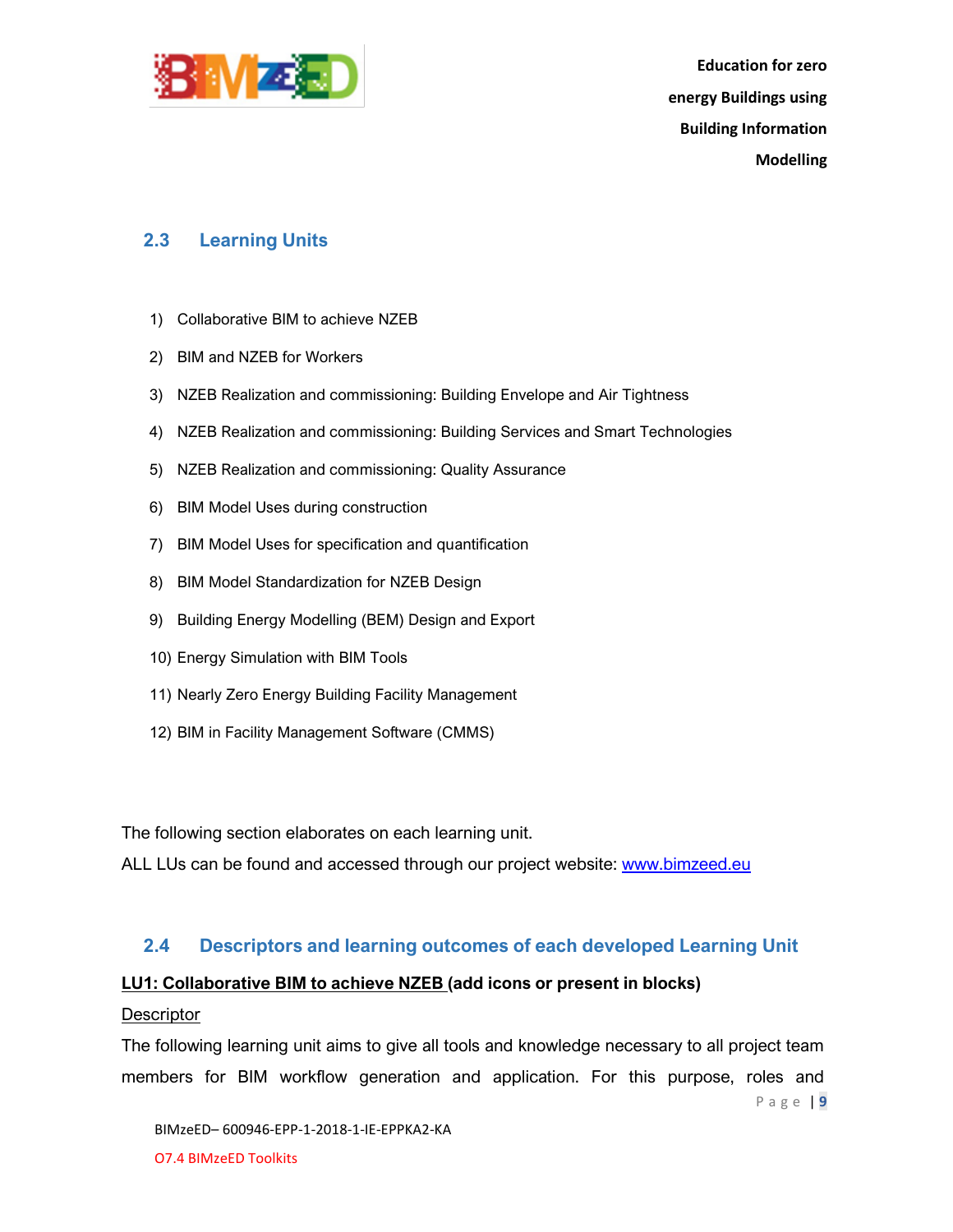

responsibilities of the different construction team members will be taught, as well as the necessary documents and regulations to consider for BIM methodology application. BEP, BIM Management Plan, statement of requirements or statement of work are some of the topics we will deal in an innovative way.

#### Learning Outcomes

- Create a collaborative workflow between all construction team members using BIM.
- Identify the role and responsibilities of each construction team members.
- Identify the building regulations applicable and generate all documents to achieve NZEB design.

#### **LU2: BIM and NZEB for Workers**

#### **Descriptor**

The following learning unit is intended to inform workers of the BIM methodology that has been used during project design, in this way, not only is the process speeded up, but there is an awareness to prevent and anticipate solutions. For this reason, digital communication using BIM tools on site between the design team and the construction team is essential. Knowledge of NZEB will help you recognise the parameters which you should pay more attention to and execute effectively.

#### Learning Outcomes

- Carry out communication between design and construction teams.
- Use the BIM methodology on site to apply problem solving workflow.
- Evaluate the situation and apply the necessary prior actions to prevent setbacks using BIM methodology.
- Understand and apply the NZEB principles on site.

#### **LU3: NZEB Realization and commissioning: Building Envelope and Air Tightness**

P a g e | **10**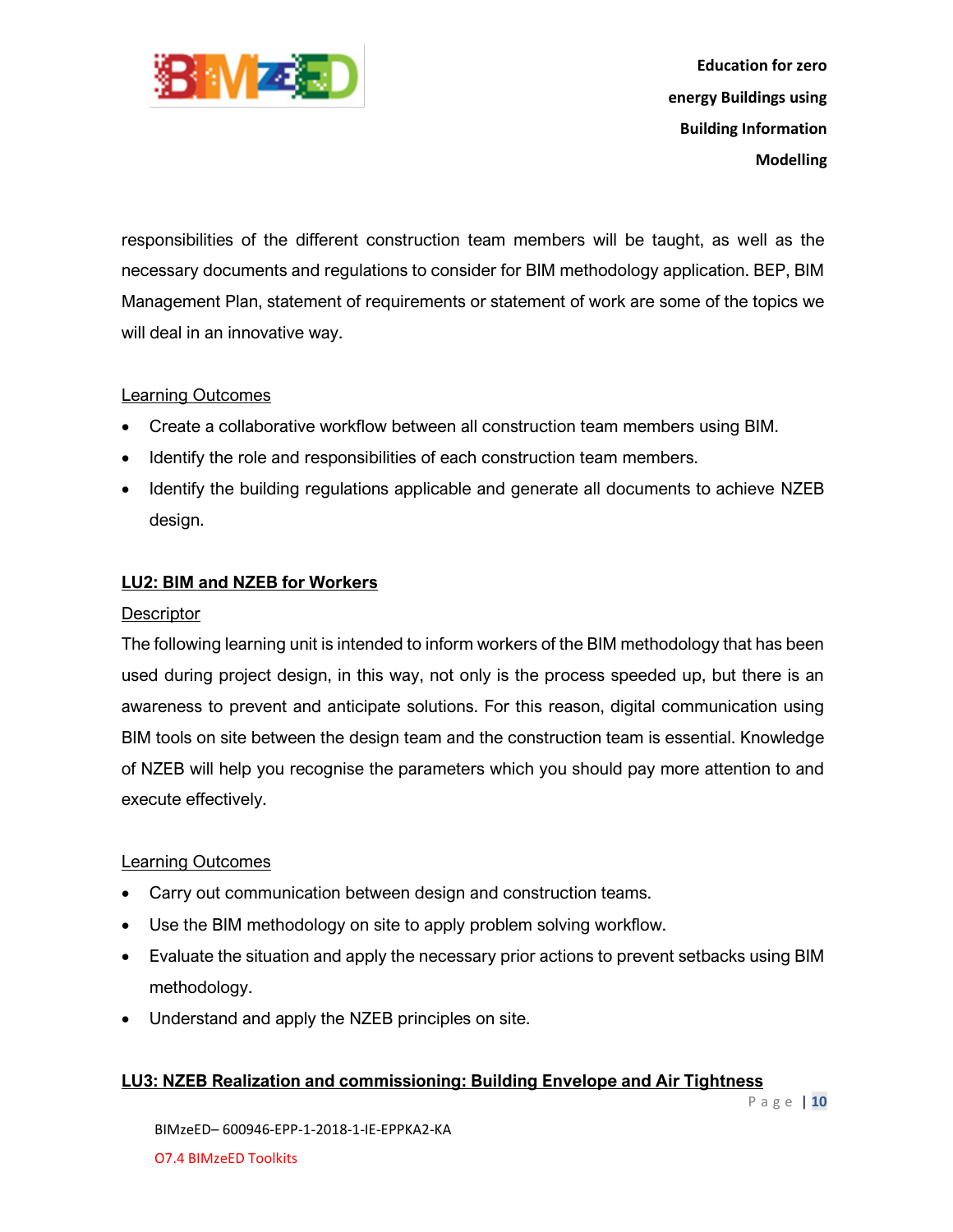

#### **Descriptor**

The following learning unit is aimed at the creation of BIM objects suitable for NZEB design and their correct use within the BIM model. Therefore, principles and parameters affecting building envelope and air tightness, quality controls to guarantee NZEB values as well as best practices will be studied. All this with an active and innovative methodology, thanks to the digital tools that provide greater ease in the application of solutions in the design.

#### Learning Outcomes

- Use tools for BIM object creation (foundations, walls, roofs...)
- Understand the principles that affect an element to be suitable in an NZEB building design.
- Guarantee a correct NZEB design through the application of a quality control of the construction model.
- Base NZEB building design on suitable BIM objects.

# **LU4: NZEB Realization and commissioning: Building Services and Smart Technologies**

#### **Descriptor**

The following learning unit is aimed at the creation of BIM objects suitable for NZEB design and their correct use within the BIM model. Therefore, principles and parameters affecting building services and smart technologies, quality controls to guarantee NZEB values as well as best practices in the field will be studied. All this with an active and innovative methodology, thanks to the digital tools that provide greater ease in the application of solutions in the design.

- Learning Outcomes
- Use tools for BIM object creation (energy systems, mechanical ventilation...).
- Identify the principles that affect an element to be suitable in an NZEB building design.
- Guarantee a correct NZEB design through the application of a quality control of the construction model.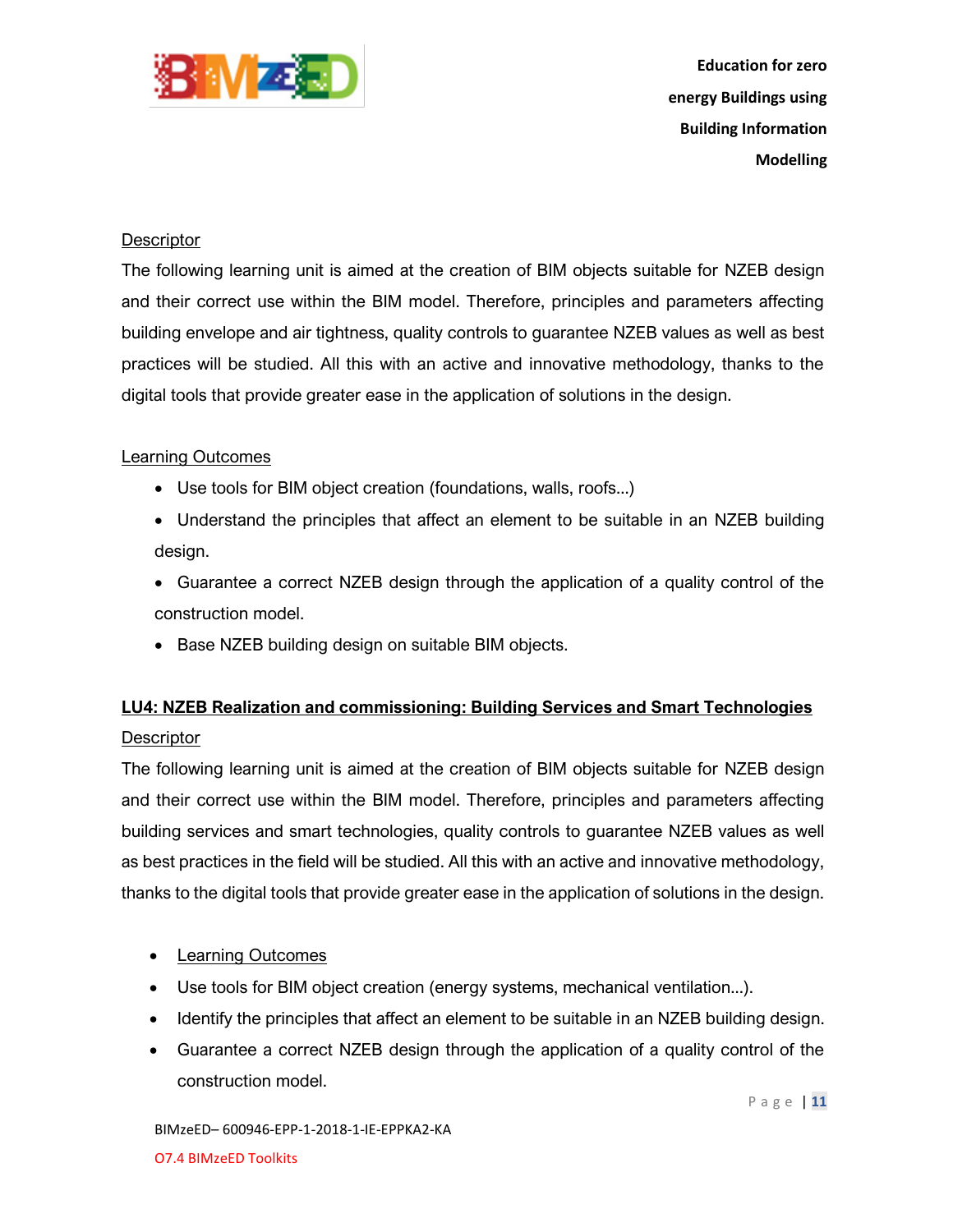

- Base NZEB building design on suitable BIM objects.
- Perform analyse energy demand calculations for building services design.
- Compare and contrast different technologies to facilitate selection of an appropriate solution or solutions.

#### **LU5: NZEB Realization and commissioning: Quality Assurance**

#### **Descriptor**

The following learning unit focuses on quality assurance of the elements granting a NZEB qualification to the building, like energy production systems and constructive elements, using BIM methodology as a communication tool.

#### Learning Outcomes

- Guarantee energy saving systems and sustainable materials quality.
- Determine different quality controls and verify their good implementation.
- Coordinate the project team to ensure the quality control in the construction site.

#### **LU6: BIM Model Uses during construction**

#### **Descriptor**

The following learning unit focuses on the uses that BIM models provide for optimization during construction and a digital twin design. In an innovative way, solutions for clashes between different disciplines and engineering calculations via a BIM model, will be explained. Likewise, special emphasis will be placed on an active work methodology aimed at anticipating and solving problems.

#### Learning Outcomes

- Implement and design a digital twin of the building.
- Optimize the BIM model and create models with zero clashes.
- Implement an active working methodology in the use of BIM for constructive design.

P a g e | **12**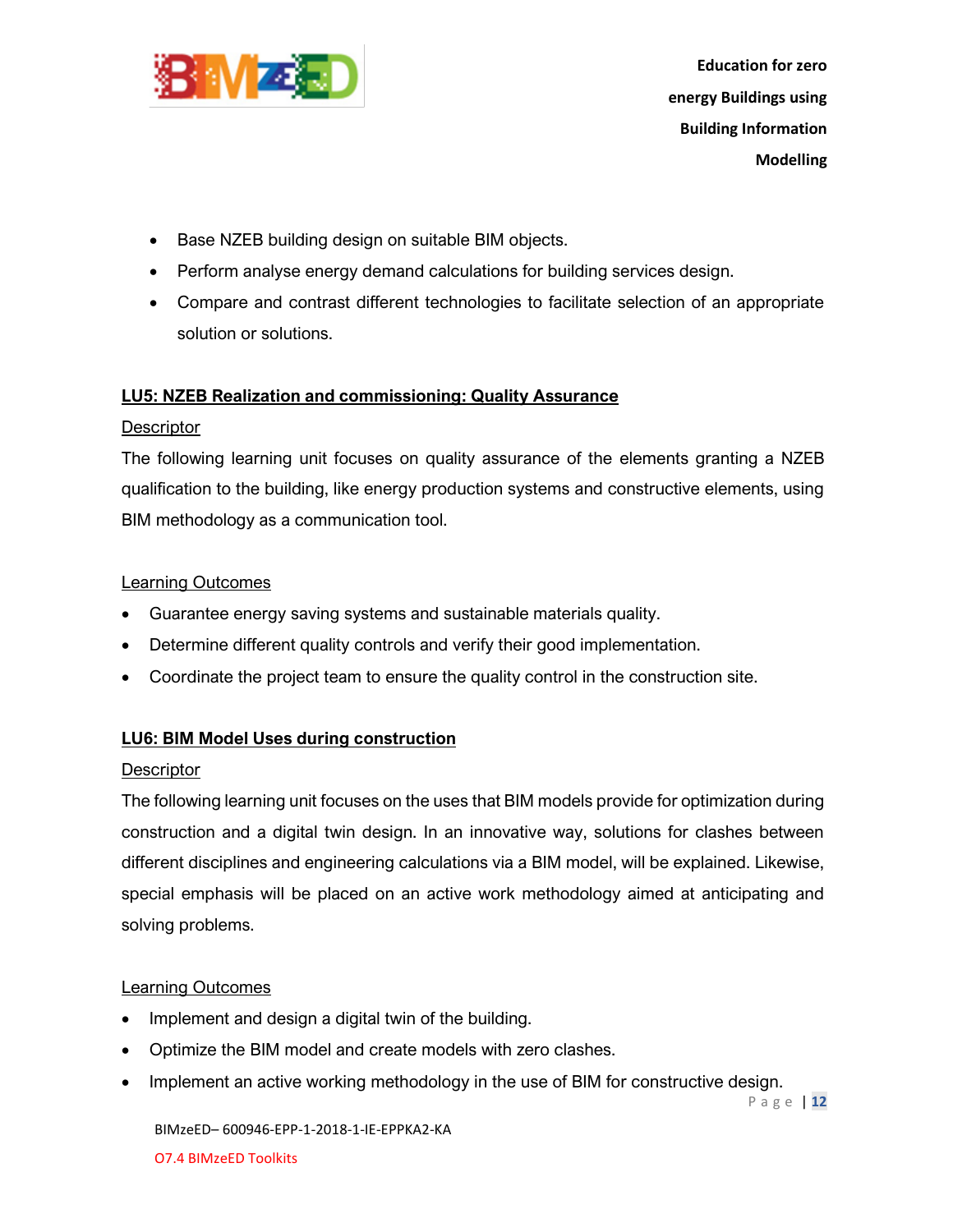

- Generate structure and systems calculations from the BIM model.
- Audit the BIM model project provided by the client (Clash detection, technical issues, LOD)

#### **LU7: BIM Model Uses for specification and quantification**

#### **Descriptor**

The following learning unit is intended for the model data exploitation through cost extraction, site planning and material listing. Furthermore, you will acquire knowledge in the design of a construction model considering time (4D) (construction planning, tasks management…), cost (5D) (budgeting, cost efficiency…) and environmental aspects (6D) (bill of materials, LCA...).

#### Learning Outcomes

- Design construction models based on the effectiveness and efficiency provided by the BIM methodology.
- Analyse model data to minimize costs, time and clashes in site planning.
- Conceptualize and apply the BIM dimensions (4D, 5D and 6D).

#### **LU8: BIM Model Standardization for NZEB Design**

#### **Descriptor**

The following learning unit is based on standardizing the structure of the BIM model based on European regulations and national requirements to achieve an NZEB design. Also, the necessary documentation to validate NZEB will be studied and thus optimize the workflow.

#### Learning Outcomes

- Standardize the BIM model data structure to accomplish NZEB goals based on European directives and national requirements.
- Generate the required documentation for NZEB validation.
- Optimize the design workflow based on the standardized BIM model.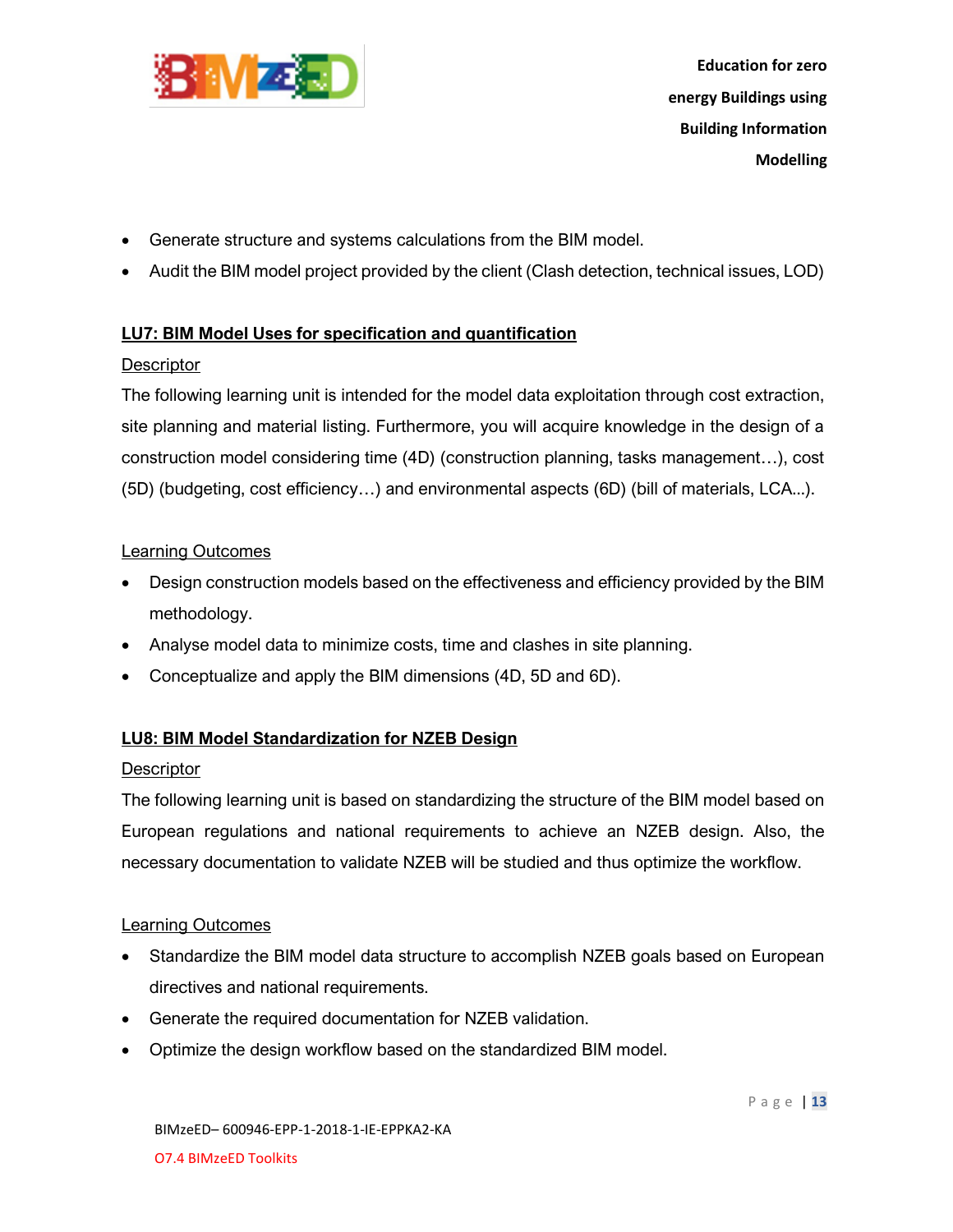

#### **LU9: Building Energy Modelling (BEM) Design and Export**

#### **Descriptor**

The following learning unit will teach you how to develop a Building Energy Model (BEM) and how it affects the design of NZEB buildings. BEM grants advantages to thermomechanical and energy performance fields. Export properties and functionalities will be explained to deliver a BEM to an energy simulation tool. Considering the knowledge acquired in this training you will speed up your work, be able to prevent future needs and provide a preventive solution.

#### Learning Outcomes

- Generate a Building Energy Model (BEM) and evaluate its positive impact on the workflow of NZEB design.
- Design and export a Building Energy Model (BEM) considering NZEB requirements and parameters.
- Generate a Building Energy Model (BEM) of existing buildings to rehab them into NZEB buildings.

#### **LU10: Energy Simulation with BIM Tools**

#### **Descriptor**

The following learning unit focuses on the analysis and interpretation of a Building Energy Model (BEM). In order to guarantee economic viability and to provide solutions, advanced knowledge in BEM analysis is indispensable in the first steps of the construction design process. Aspects and parameters involved in a NZEB qualification will be studied and analysed to ensure NZEB values before construction. Preventing and anticipating future problems will speed up your work and all the agents involved.

#### Learning Outcomes

- Analyse a Building Energy Model (BEM).
- Make economic feasibility studies and apply solutions.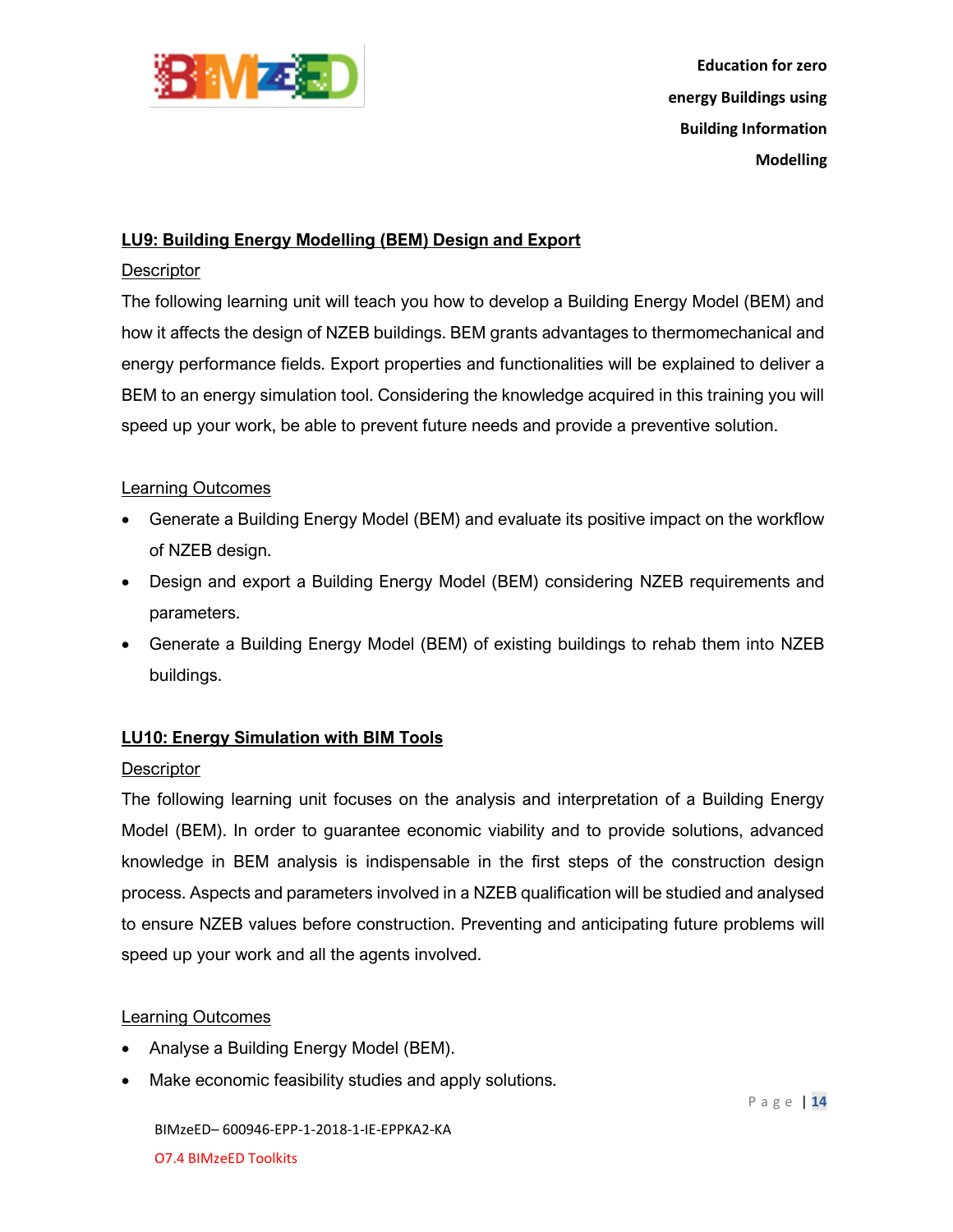

• Verify and evaluate the parameters needed to accomplish a NZEB building.

#### **LU11: Nearly Zero Energy Building Facility Management**

#### **Descriptor**

The following learning unit provides you with knowledge to improve efficiency during facility management. Preventing and anticipating future problems or improvements and documenting them in a digital communication system between the design team and the facility team is essential. This learning unit will give you the knowledge to understand the building parameters to consider in order to guarantee its NZEB qualification during its use, like spaces and users schedules, climate control changes, etc.

#### Learning Outcomes

- Diagnose and improve energy efficiency during the facility management.
- Implement tools and techniques for communication with users to collect suggestions.
- Validate and carry out preventive efficiency controls.

#### **LU12: BIM in Facility Management Software (CMMS)**

#### **Descriptor**

The following learning unit focuses on the object classification, data structure and model generation in order to create a correct BIM model for facility management systems. This unit will focus on standards like COBie and best practices documents. A facility management software (CMMS) with the support of a BIM model is essential to speed up urgent interventions and to communicate issues to other agents detailing placement and situation in the building.

#### Learning Outcomes

- Structure model data for a correct facility management implementation with BIM.
- Classify BIM objects, spaces and other BIM parameters to be compatible with facility management software.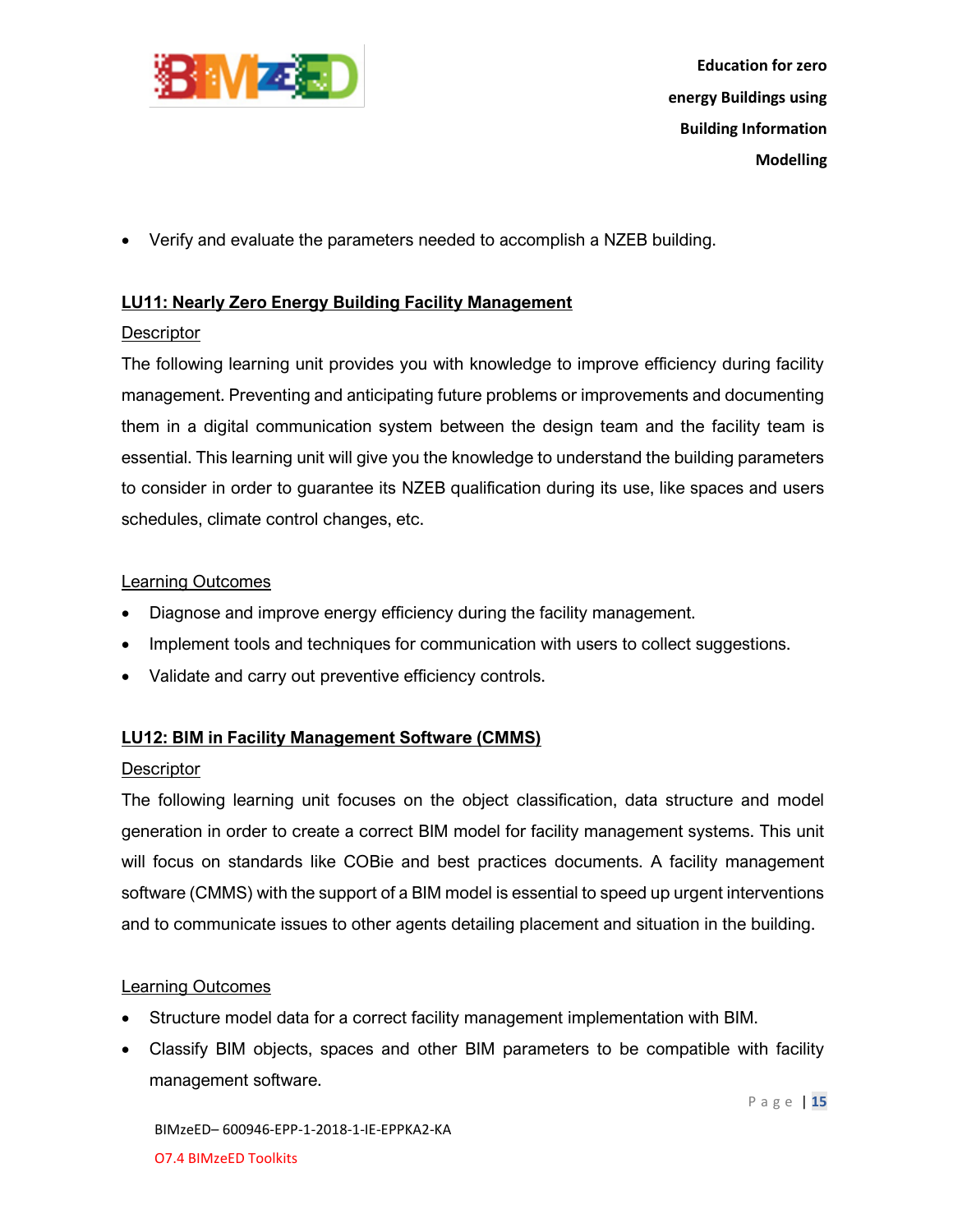

<span id="page-15-0"></span>• Generate a model considering maintenance parameters.

#### **2.5 Moodle**

Review O4.1 <https://bimzeed.eu/reports/>

- What moodle can do and provide
- Use of gamification
- Forums
- Uploading and submissions assessment etc
- Use of automated assessment grading

# <span id="page-15-1"></span>**Toolkits for Educators**

A short, summarised set of instructions for HEIs on how the BIMzeED project resources and the Moodle could be used to enhance undergraduate, post-graduate and VET Programmes. Discuss the tools and usefulness. Refer to trainers resources.

A short report and instructions for students on how to use the learning portal and maximise the benefits of the course.

#### <span id="page-15-2"></span>**3.1 Train the Trainer Resources**

- Complete the Train the Trainers programme successfully and get the Badge as a Certified BIMzeED Trainer.
- Explain the process and tools in brief.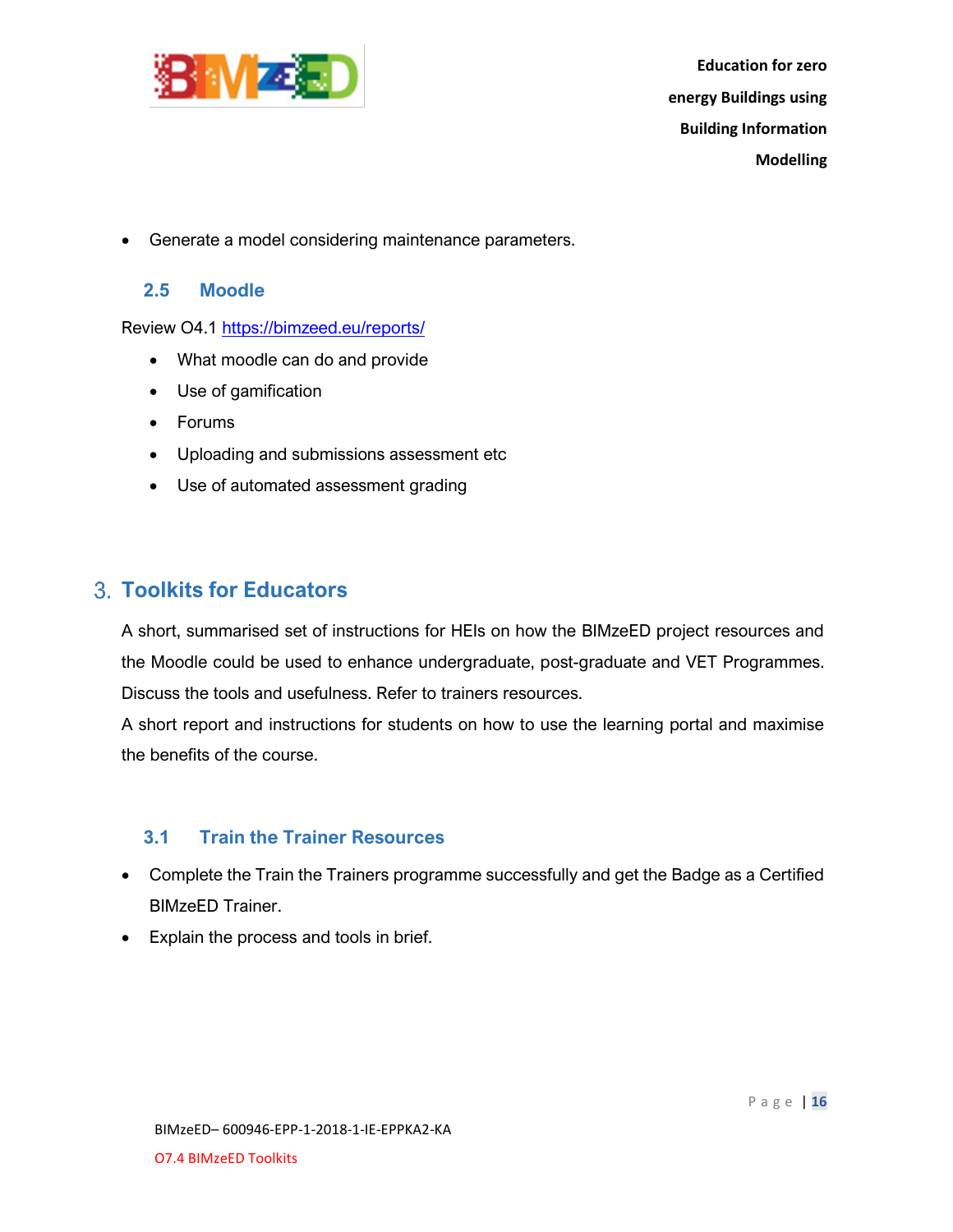

#### <span id="page-16-0"></span>**3.2 LU Training Resources**

The following training material has been developed for all learning units to support educators when teaching the BIMzeED course in parts, or as a whole.

The material is accessible through the training centre on the project website: <https://bimzeed.eu/course-information/>

- Slides and presentations: PPT with comments and guidelines.
- Instructions for practical exercises.
- Theoretical Assessment short Quizzes.
- Practical Assessment short projects worked on during the course using BIM tools.
- A checklist table (spreadsheet) defining the different points to be evaluated and the different indicators to score.
- Instructions to facilitate grading and correction activities will be developed. Different type of files (PDF, WORD, EXCEL, etc.)

# <span id="page-16-1"></span>**Toolkits for Students/Learners**

#### <span id="page-16-2"></span>**4.1 LU Resources**

Put under tool headings or as target groups – worker/professions or level EQF. Review and add types of tools into a table for each LU. Discuss how these tools are useful and beneficial for the LUs.

#### <span id="page-16-3"></span>**4.2 Learning portal Moodle**

To login to the BIMzeED learning portal, please follow the below steps;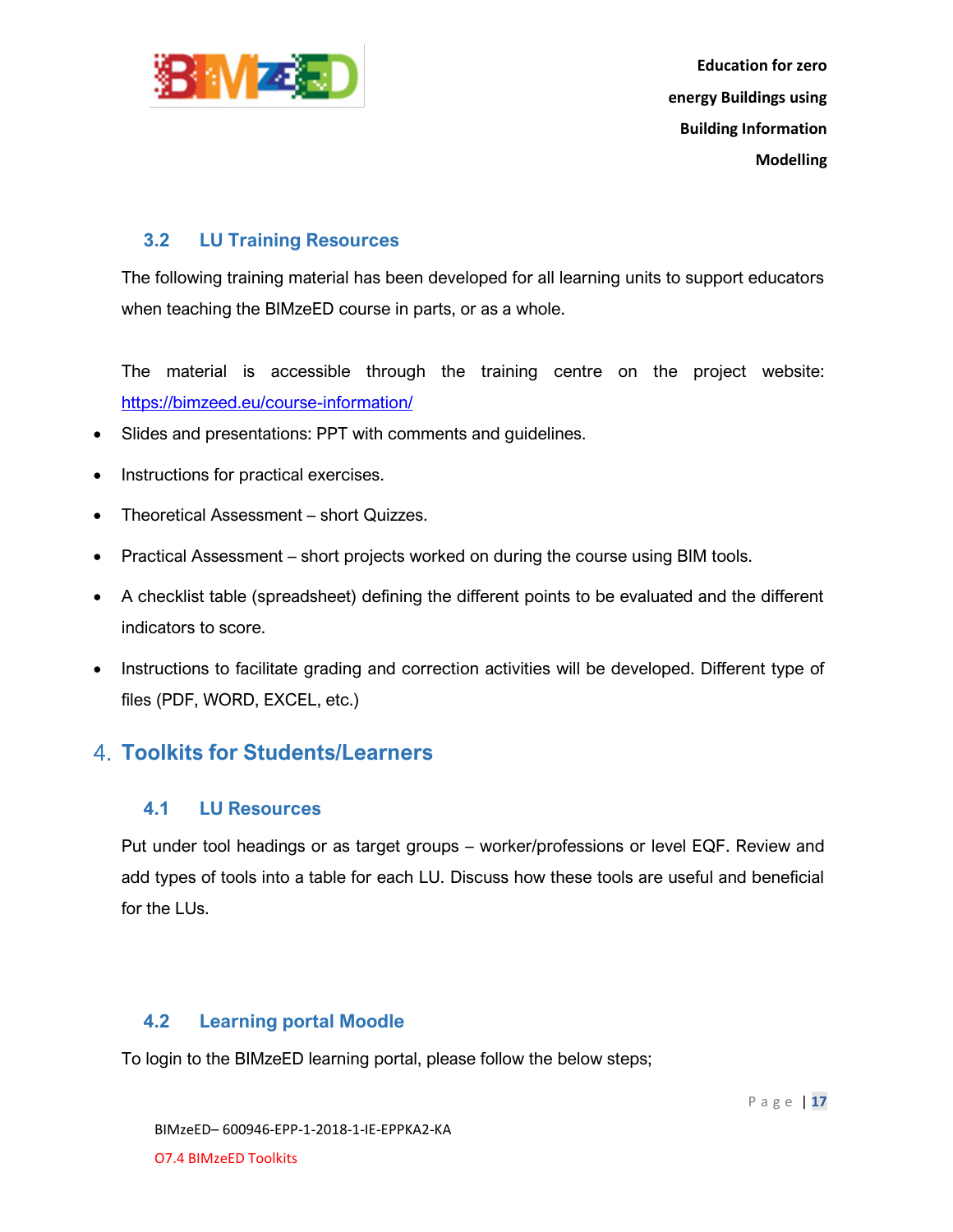

- 1. Visit [www.bimzeed.eu](http://www.bimzeed.eu/)
- 2. Click 'Login' on the Menu bar
- 3. Enter the username and password you received when you registered for the course There is a video on how to use moodle and how to login

#### <span id="page-17-0"></span>**4.3 Discussion Forum**

A place that give all learner and trainers an opportunity to hold discussions online. The discussion is started by one member by posting a topic, other members reply and interact. This allows the group to share information and ideas.

#### <span id="page-17-1"></span>**4.4 Digital tools**

- BIM for design
- Digital tool on site
- Mobile apps
- NZEB tools
- Building Performance modelling & Management tools

#### <span id="page-17-2"></span>**4.5 In Class exercises and Tasks**

Demo videos, demo activities, (use of vimeo for the videos)

#### <span id="page-17-3"></span>**4.6 Self-directed resources**

<span id="page-17-4"></span>Reading resources and videos, URL links etc (use of YouTube for videos)

#### **4.7 Home Study activities**

Activities, submissions etc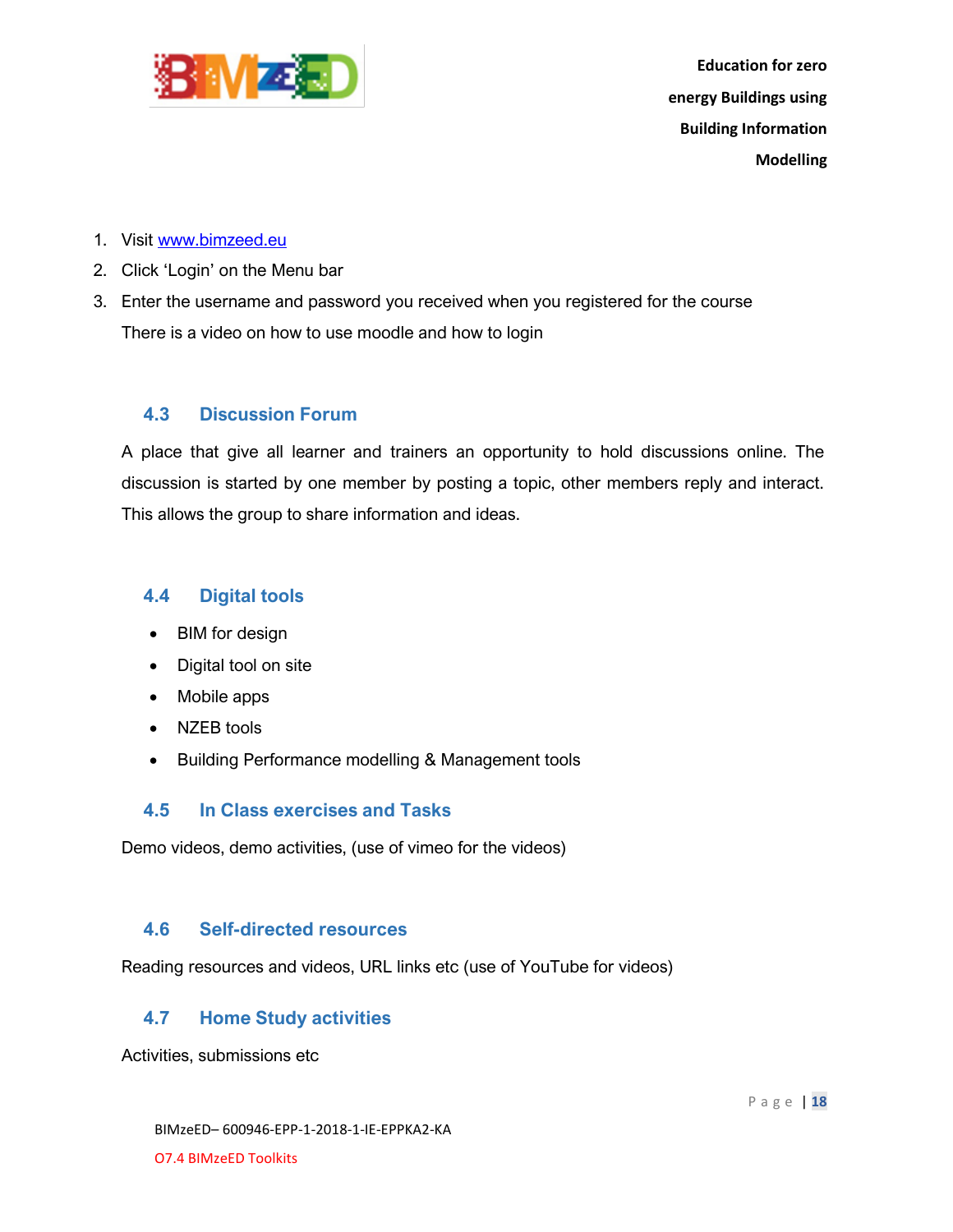

#### <span id="page-18-0"></span>**4.8 Tips on how to gain the most out of on-line education**

Some of the difficulties students encounter with on-line education include:

- Technical issues.
- Distractions and time management.
- Staying motivated.
- Understanding course expectations.
- Lack of in-person interaction
- In order to mitigate these challenges, below are some simple tips on how to gain the most out of on-line education:
- Familiarise yourself with online learning practices and expectations.
- Ensure you have reliable internet access.
- Have a dedicated study space.
- Identify your learning objectives and goals.
- Create a study plan and follow it.
- Participate in online discussions.
- Eliminate distractions.